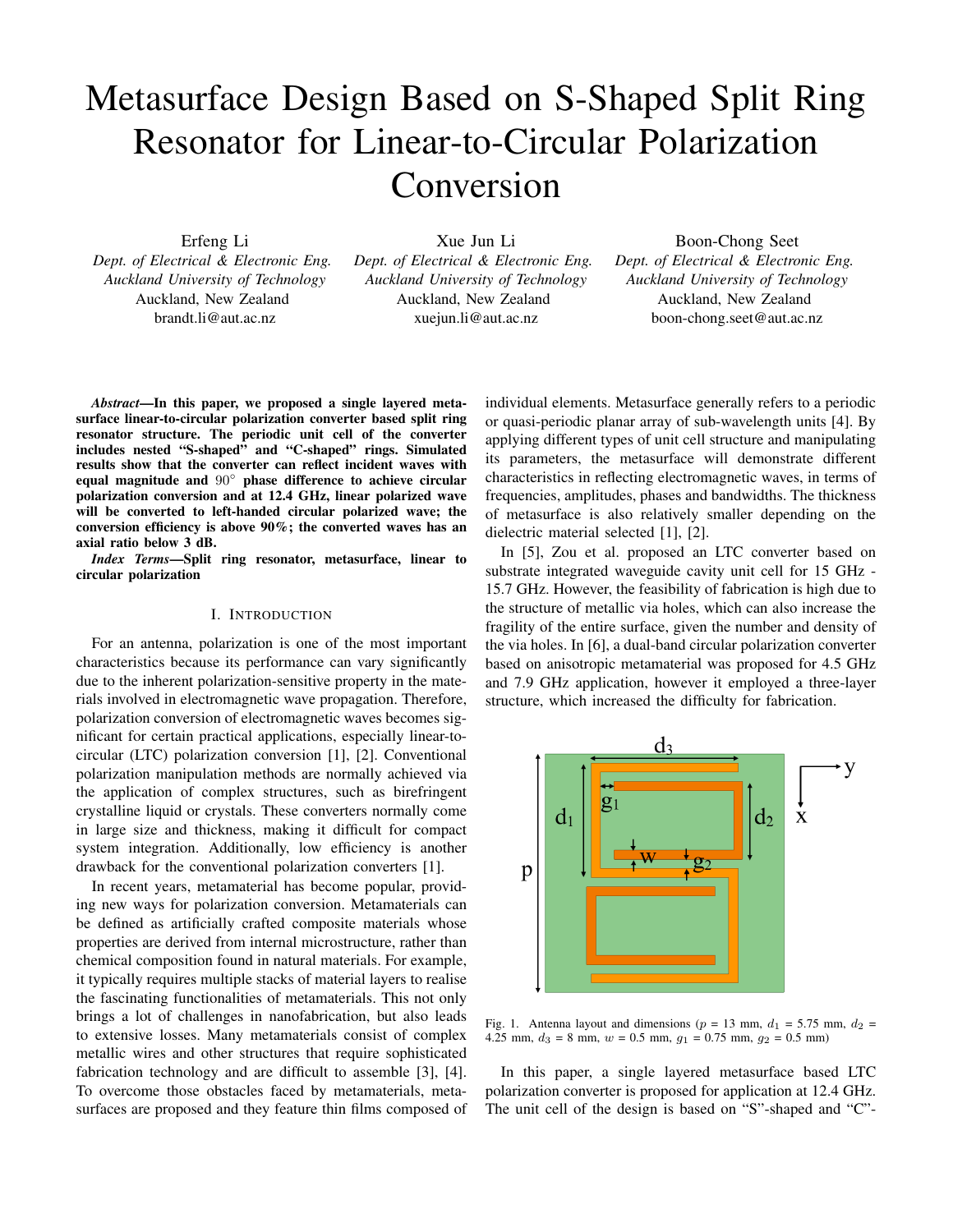

Fig. 2. Boundary conditions and Floquet port setup in simulation

shaped split ring resonator (SRR) structure. It demonstrates high conversion efficiency and the converted circular polarized wave has axial ratio (AR) below 3 dB.

## II. UNIT CELL DESIGN

The proposed LTC polarization converter design has a periodic unit cell with "S"-shaped SSR, which operates at 12.5 GHz. It is designed on a substrate of Rogers RT/droid 5880 of thickness  $t = 1.575$  mm and dielectric constant  $\varepsilon_r = 2.2$ . The radiating layer is an anisotropic "S"-shaped SSR. There are two centrosymmetrical "C"-shaped inner rings inside the opening of the "S". The unit cell has a periodicity of  $p = 13$ mm and its dimensional parameters are illustrated in Fig. 1.

Theoretically, when an incident wave reaches on the surface of polarization converter, it will be reflected with a certain magnitude and phase. For instance, given a downward ypolarized incident wave, the reflected wave can be expressed by equation  $(1)$  [1]:

$$
\begin{aligned} \mathbf{E}_r &= E_{xr}\mathbf{e}_x + E_{yr}\mathbf{e}_y \\ &= E_x \exp\left(j\phi_{xy}\right)\mathbf{e}_x + E_y \exp\left(j\phi_{yy}\right)\mathbf{e}_y \end{aligned} \tag{1}
$$

In equation (1),  $r_{xy} = |E_{xr}/E_{yi}|$  and  $r_{yy} = |E_{yr}/E_{yi}|$ represent the reflection coefficient magnitudes of  $y$ -to- $x$  and y-to-y polarization conversion, respectively, whereas  $\phi_{xy}$  and  $\phi_{yy}$  are the corresponding phases. To achieve an LTC polarization conversion, two conditions have to be fulfilled, i.e.,  $r_{xy} = r_{yy}$  and  $\Delta \phi = \phi_{yy} - \phi_{xy} = 2n\pi \pm \pi/2$ , where  $\Delta\phi$  is the phase difference between  $E_{xx}$  and  $E_{yy}$ . When  $\Delta\phi$ has a " $-\pi/2$ " component, it indicates the right-hand circular polarization (RHCP), whereas a " $+\pi/2$ " component indicates left-hand circular polarization (LHCP).



Fig. 3. Magnitudes of reflection coefficients

#### III. SIMULATION AND RESULTS

The design was simulated using High Frequency Structure Simulator (HFSS). In the simulation, master and slave boundary conditions were set up for infinite array approximation and Floquet port was assigned to the top face of the radiation box, as shown in Fig. 2. At 12.4 GHz, the magnitudes of reflection coefficient are approximately equal (value of 0.70) with a phase difference of  $-270^\circ$  (or  $90^\circ$ ), which are shown in Fig. 3 and Fig. 4, respectively. Hence, the reflected wave is an LHCP wave.

$$
I = |r_{xy}|^2 + |r_{yy}|^2 \tag{2}
$$

$$
Q = |r_{yy}|^2 - |r_{xy}|^2
$$
 (3)

$$
U = 2|r_{xy}| |r_{yy}| \cos \Delta \phi \tag{4}
$$

$$
V = 2|r_{xy}| |r_{yy}| \sin \Delta \phi \tag{5}
$$

To further evaluate the performance of the proposed LTC polarization converter, four Stroke parameters are introduced, shown in equation (2) to  $(5)$  [1]. To describe the degree to which the polarization has been converted, ellipticity is defined as  $e = V/I$ . When  $e = 1$ , it is a perfect LHCP conversion; while  $e = -1$ , it indicates a perfect RHCP conversion. The ellipticity is close to 1 at frequency of 12.4 GHz, as shown in Fig. 4, which means the reflected wave is close to be perfectly LHCP wave.

Another two angles  $\alpha$  and  $\beta$  are defined by the Stroke parameters as expressed in equation (6) and (7), where  $\alpha$  is the polarization azimuth angle while  $\beta$  is the ellipticity angle. Additionally, from the given phase difference  $\Delta \phi$ , the axial ratio (AR) could be calculated by equation (5) [7] and it can be seen from Fig. 5 that the AR of the proposed design was below 3 dB, which indicates it is qualified for circular polarization.